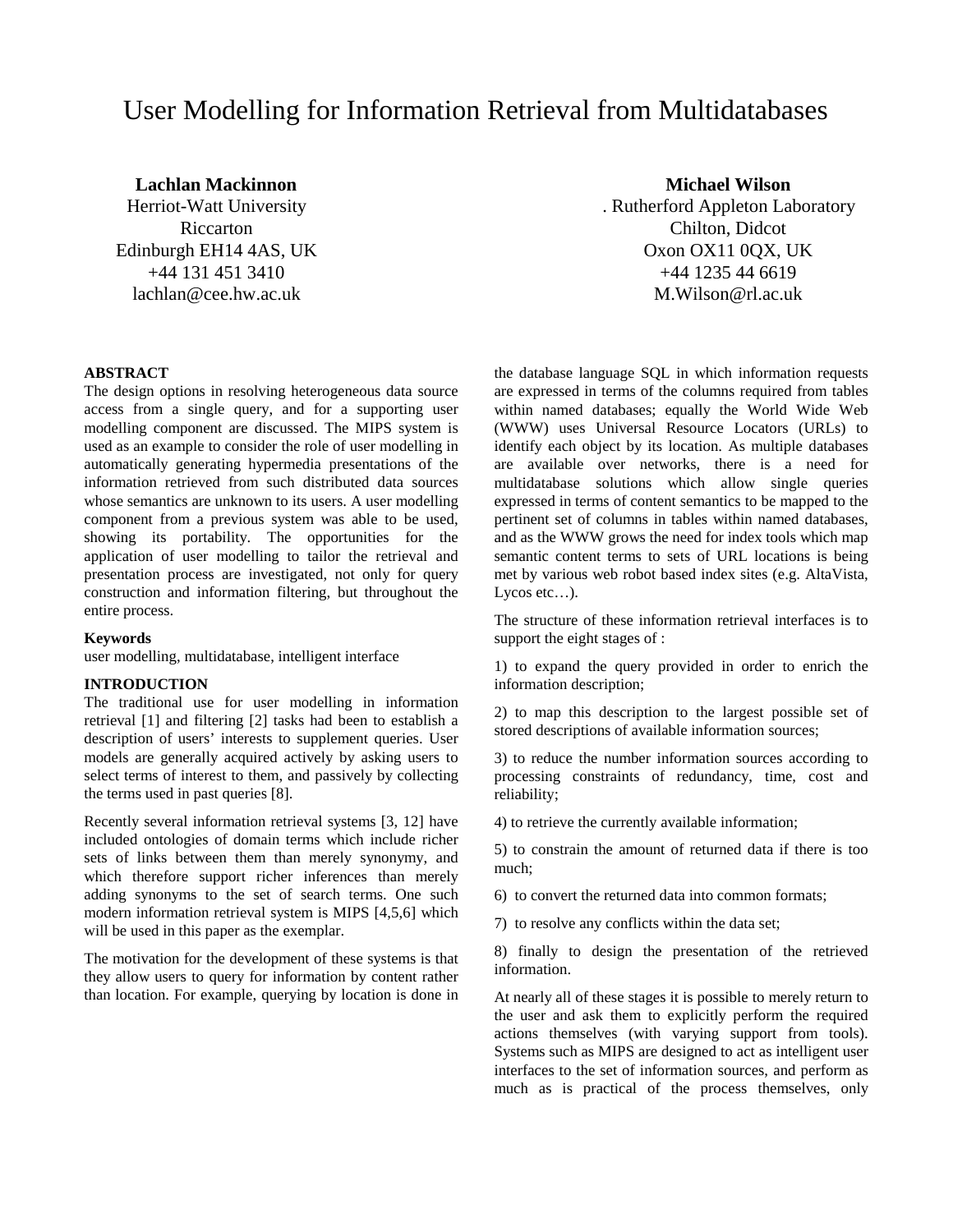returning for dialogue with the user when they cannot reach a conclusion.

This paper describes the role the user modelling component of such an intelligent user interface can fulfill in supporting this information retrieval process across multiple information sources. Firstly the design space of possible user modelling components is outlined. Then next section outlines the problem of retrieving information from multiple information sources and the multi-process architecture of the MIPS system designed to address it. Then the algorithm that incorporates inferencing across a domain ontology in order to retrieve information is described in more detail before stepping through the eight stages of the information retrieval process and describing the support that user modelling can offer each. It is intended that this account should guide others engineering intelligent user interfaces for the retrieval of information from multiple information sources as to the design options available for tailoring both retrieval and presentation to individual users.

### **THE USER MODELLING COMPONENT DESIGN SPACE**

The general inference supported by user models is that of heuristic classification [7]. Heuristics allow individual users to be classified, and then domain properties inferred about individual users on the basis of that classification. To support these inferences, rules must exist which associate attribute values with user classes, in order to determine to which classes users belong. As new information is established about users, these rules will be triggered, and the user's classification will both grow more rich, and change from one class to another. A second set of rules must exist to relate user classes to domain classes. A general inheritance rule is usually applied for domain properties. When a user model is impoverished domain property consequences would also be impoverished unless defaults were applied which could later be overridden.

The rate at which new user models become populated depends on the methods used for acquiring information about the user. Active acquisition of information can be achieved through users completing detailed questions prior to using an application. However, this places a stage in the use of an application which does not appear to users to be directly required to meet their goals, with the result that they either skip over it, or regard the application as less usable. Consequently, most applications use minimal direct questions balanced to acquire essential information about the user (e.g. user language) supplemented by passive user knowledge acquisition components which establish increasingly rich user models as use progresses by monitoring the users interaction with the application [8].

 User modelling systems usually include a method for classifying users into groups, and relating these groups to domain concepts, and a software user modelling component

to be incorporated into an application. User modelling components generally include a component to store the user model, and an interface to write and read from that store. The write interface supports the acquisition of user models, and the read interface supports the querying of the user model for domain or application information. The store itself supports the heuristic classification either at write time or read time. If the inferencing is performed at write time then it will be performed over all information stored, but such inferences can normally by performed in a parallel thread to the main process and although they add massively to overall processing, they do not delay user response time. However, conclusions drawn from inferences made at write time may become inconsistent with statements written later, or their consequences, therefore a truth maintenance or nonmonatomic reasoning component is required to resolve these inconsistencies. If inferences are drawn at read time, only those inferences required to support the read operations are drawn, and the results of the inferences do not become inconsistent with other knowledge about the user. However, inferences at read time will cause the main process to pause since the read function returns, thereby delaying system response time to the user.



Figure 1 - The heuristic classification inference performed by user modelling components

Complex user modelling components have been developed which can be incorporated into natural language dialogue systems [8]. Simpler user modelling components allow descriptions of users and their preferences to be registered and used to tailor user interface characteristics for them [9].

#### **THE MIPS SYSTEM**

The MIPS system supports a single user query which can retrieve information from multiple information sources and yet provides a single integrated answer to the user. The information sources are assumed to be heterogeneous in that they include text retrieval systems, WWW sites, and relational. There can be no assumption that the databases have been developed as distributed databases using common schema or units, but may use idiosyncratic terms to identify data. Further, the information to be retrieved will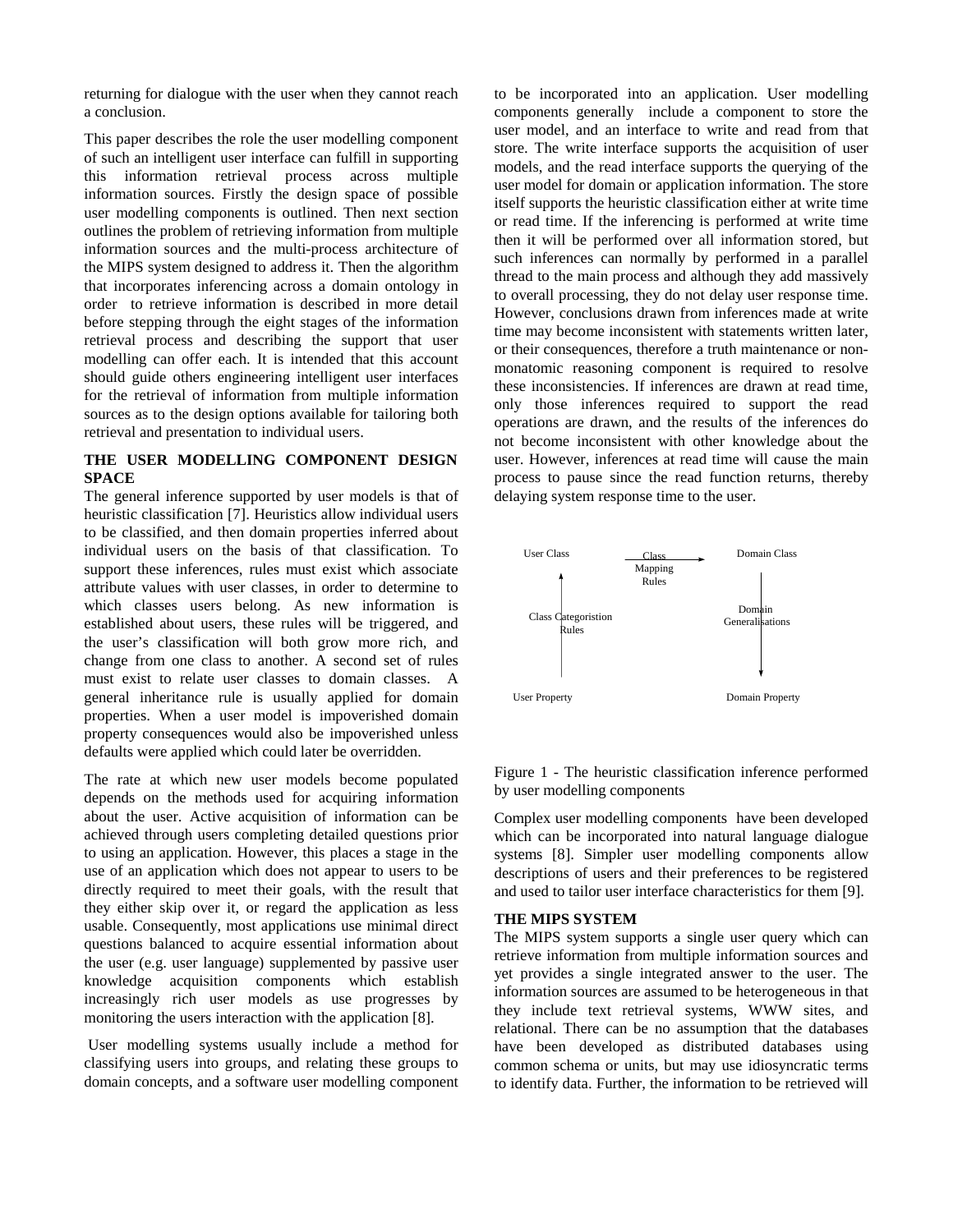include structured numeric data and strings, but also text, image, sound and video files requiring multimedia presentation technology. It is assumed that some of the information sources are freely available in the user's site, others are freely available elsewhere, while still more are available at some access cost at various locations around the world. To add to the breadth of the requirements, the users could vary from both domain and computer naive, to both domain and application experts, with the necessity for the user interface to adapt to their varying needs and abilities.

The solution adopted was to develop a multi-process system where a general query tool provided a user interface for composing queries based on a presentation of the available terminology, and a syntax checking dialogue interface. Completed queries are passed to a selection and retrieval component which negotiates with a knowledge based system (KBS) to produce a set of queries aimed at each target information source that are then dispatched by a communications process. The replies are received back and passed up to the selection and retrieval module which again interacts with the KBS to resolve data conflicts and integrate the set of replies. The integrated replies are then passed to a web builder which constructs a hypermedia web from them, that is then passed through a presentation manager (that has the ability to store it) to presentation tools. The hypermedia web presentation tools allow the user to browse through the web in order to view all aspects of the returned data. The overall architecture of the system is shown in figure 2. The implemented system was demonstrated using external information sources and internal metadata for the domain of tourism in Greece.

The KBS in MIPS contains 4 components. Firstly, interfaces to the processes which call upon it to perform functions; secondly, a domain modelling component; thirdly a context modelling component that stores details of the current session, and fourthly a user modelling component. The interfaces to other processes that perform functions, call upon the other three components to support those functions. The user modelling component and the interfaces involved in the selection of information will be described below. Although the domain modelling component is described elsewhere [5] it is necessary to outline its structure here as a basis for a description of the retrieval process.

The domain model represents generic concepts using a simple semantic network including links for object subtyping and instantiation, component parts of, geographic location of, attribute possession and value. The ontology represents about 400 high level generic concepts on the assumption that this can either be extended for any particular application domain or linked to a specialised ontology server for a domain. The conceptual domain

model does not attempt to capture the whole or even a substantial part of common sense knowledge, and if an ontology becomes available which serves that purpose then the current one could be replaced by it [10]. Similarly the domain model has not been optimised for either ontological generality or performance efficiency, although it has been used to explore tradeoffs in these qualities as well as the required maintenance effort. A distinction is drawn in the ontology between conceptual types (e.g. city, town, airport) and ground data types (e.g. string, integer, video). The semantics of conceptual types are defined by their links with other types, over which inference can be drawn. Ground data types denote entries in information sources. Types and instances inherit the attributes of parents through the ISA link at run time. For example Figure 3 shows a pseudo-fragment of the ontology in which Instance #798 would inherit the attributes of a Geoloc through its parent City, so that the ground types of Film, Map, etc. would apply to it.



Figure 2 - The architecture of the MIPS system.

Given the requirements for describing each information source that this procedure demands it cannot be economically applied to large number of information sources (e.g. more than 75). Equally, where only a few information sources are available (e.g. less than 10) then it may be less effort to implement and maintain a common data schema between them, or for users to query each in sequence and integrate the results themselves. Consequently, the MIPS approach of mapping semantic based queries into sets of locations based ones, and then integrating the responses is only applicable when between 10 and 75 information sources are regularly used.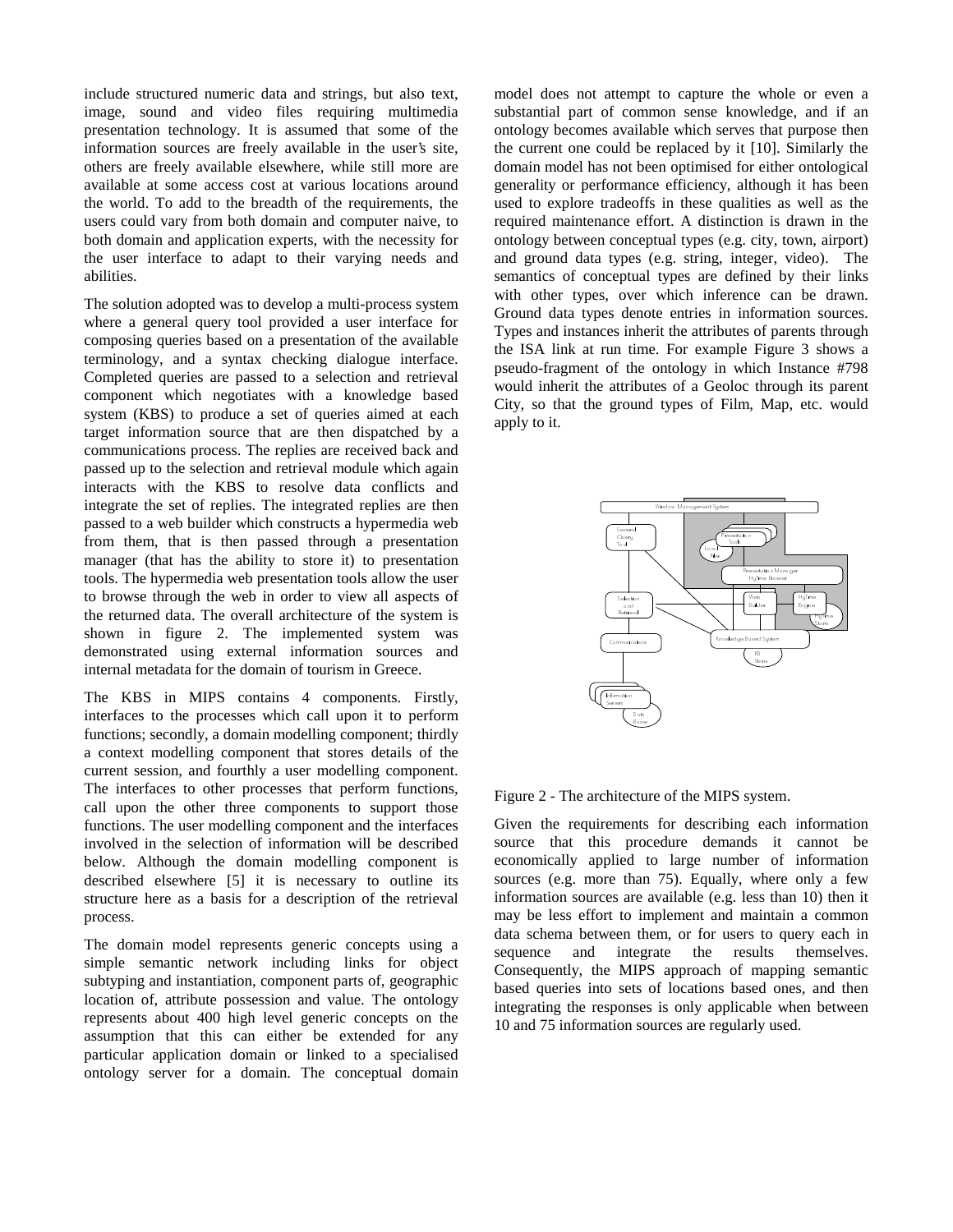

Figure 3 - A pseudo-fragment of the MIPS ontology for the tourism domain

The complete MIPS system is documented elsewhere [4] as are specific components [5,6] and the HyTime standard used to represent the hypermedia web [11] The next section describes in more detail the interaction of the selection & retrieval component and the KBS process to expand the user's query into a set of queries aimed at each target information source and to integrate the set of replies.

#### **INFORMATION RETRIEVAL IN MIPS**

MIPS implements each of the eight stages of the information retrieval process listed in the introduction, drawing on both the domain model and user models to support inferences. The generic retrieval process will be described in this section, and the next will discuss the variations that can results from drawing on the user model.

An example of the first stage could be where a user asks for information about a city called Corfu which would be represented as a query in MIPS using the Internal Representation Language (IRL) as :

quant(null,city,X), attr(name,X,Corfu).

stating that their is a city and the name of the city is Corfu. The normal way of asking a question in such query languages is to null quantify a particular variable so that all possible values for it are instantiated rather than evaluated for truth as the variables that are existentially quantified would be. Therefore the query asks for information about a city called "Corfu". In this query, 'city' is a conceptual type, and 'name' is a shortcut for expressing the ground type 'string' which holds the name of the conceptual type. If the query were asking for the names of cities, then a list of strings could be returned from a database, but it is asking about a conceptual type that is not itself represented in any

databases and therefore cannot be retrieved. The first step is brought about by the application of the conceptual querying heuristic.

*If a conceptual type is queried then it will not be interpreted directly, but it will be expanded into all its attributes and they will be queried. This rules will then be repeated recursively so that if a child of an attribute is itself a conceptual rather than a ground type it will in turn be expanded.*

The conclusion of the application of this rule is a large number of ground types which are queried, and which are linked back to the original conceptual types by chains of links (from Figure 3, this includes an IMAGE of a map, VIDEO, TEXT descriptions etc.). This heuristic maximises the number of items to be located, at the cost of retrieval time, access cost or usability of the answer.

The output of the first stage is the largest possible list of ground types that can be inferred from the queried conceptual types in the users request. The second step draws upon descriptions of each of the available external information sources stored in the KBS. Relational database attributes, and tables are described in terms of the domain ontology. For free text retrieval systems and WWW URLs domain ontology terms are used to describe the areas of information available in each source. These descriptions of information sources are matched against the expanded query produced by the first processing stage. Each ground variable in the expanded query can produce one of three results from the match operation: firstly a direct match to one or more information sources; secondly no matches to any information source, or thirdly matches to information sources as a result of inferences to relate the ground variable in the query to the information source description. The most general inference based matches apply the subtype query heuristic; for example, a conceptual subtype inference would accept a database about dogs if the user asked for animals, a geographic part subtype would search a database on Athens when the user asked for Greece. These inferences are directly supported by links in the domain model.*: If an information source description contains a subtype of the variable queried for in the user request then add that information source to the list of candidates for that variable.*

The result of the second stage will be the subset of the expanded query where the ground types match to available information sources, with the corresponding information source location details. This is the level of query which would be produced by the user themselves in an interface which used location rather than content based querying.

This request still contains the maximum amount of location based queries that could be derived from the original content based query. The third stage in the retrieval process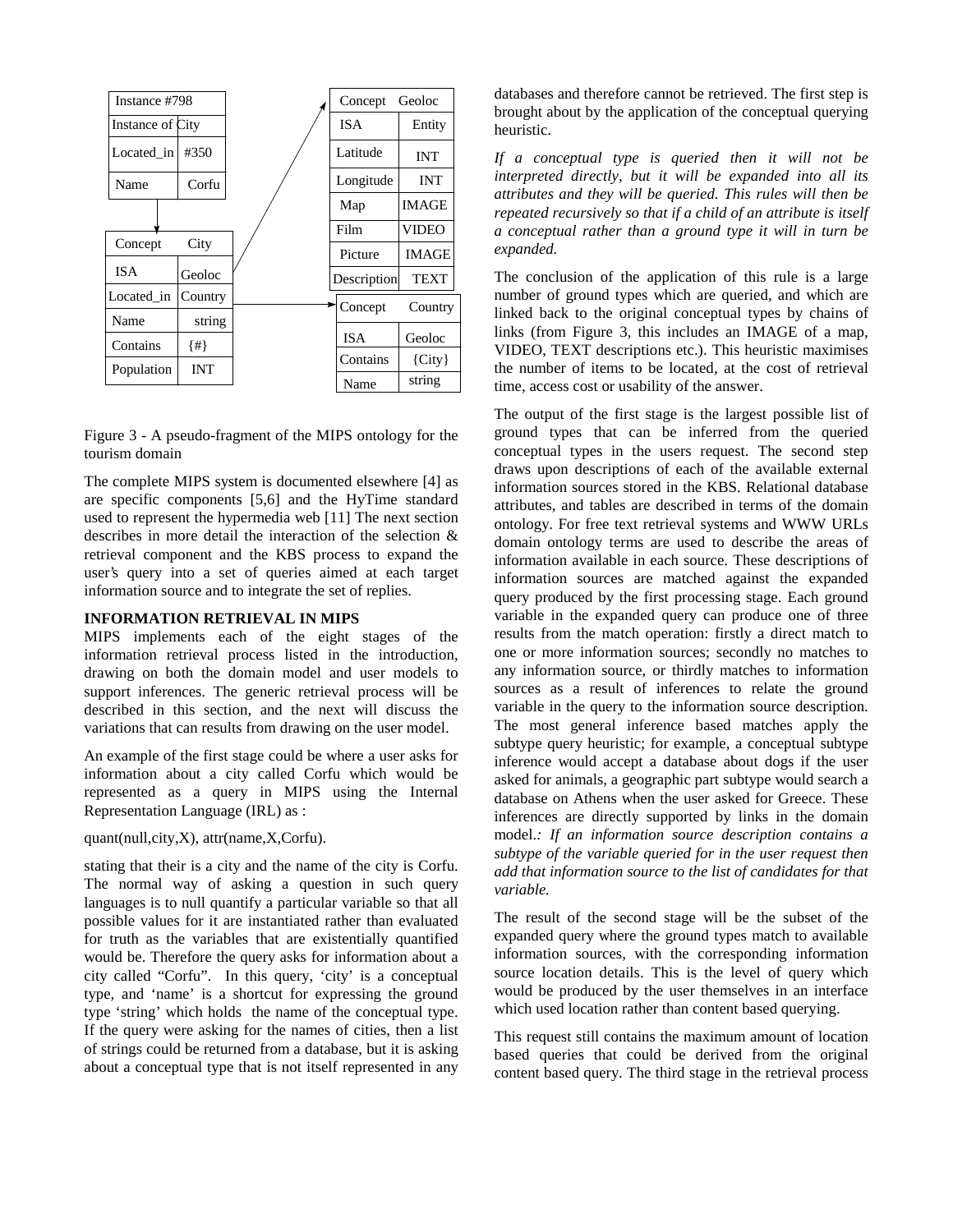is to reduce this set by applying constraints on the retrieval process itself. The first filtering step removes known redundancy by removing any information which occurs in only one sub-query, and is used to retrieve only one data item which is also retrieved from another data source*..*

The next two rules are applied to reduce the number of candidate information sources according to constraints on retrieval process itself. These constraints are drawn from the user model as described in the next section. These rules apply to the time the retrieval itself will take and the cost of the retrieval itself. Both rules exclude candidate information sources for items where multiple information sources are available and the estimated retrieval time or retrieval cost is greater than the user model constraint. The retrieval time and cost are calculated using metadata about information sources in the KBS detailing the usage costs per retrieval or in time for each information source, along with transmission times and costs.

The fourth general pruning rule on the set of information sources is by the reliability, recency and accuracy of the information available. Metadata on each information source includes ratings of these. Reliability is a measure of the errorfulness of an information source. The recency is a measure of the update rate; for example, a stock exchange quotation source updated every minute has a better recency than one updated only every ten minutes. The accuracy of each data source refers to the accuracy of information stored; for example the accuracy of the measures of stellar distance from the earth vary in different scientific information sources depending on the equipment used to take the measures. Values for each of these rules are retrieved from the user model and applied in the sequence in which they have been described in order to exclude information sources used to locate information which can be retrieved elsewhere . The exclusions only apply where information is available in more than one information source.

Following the reduction in the set of candidate information sources in the third stage of the process, the fourth stage involves the translation of each remaining query into the target language of the external information source, the issuing of the queries to each information source (including clearing security guards for each user), constructing an integrating description of the data expected (the intensional structure) into which it can be placed on retrieval, and placing the retrieved data into this structure. The returned data is then available for the fifth stage of processing where the amount of data returned for each query variable is counted, and further constraints can be applied to it if there is too much.

The sixth stage of processing converts the data into common formats. That is, all dates, currencies, weights, lengths etc. are each converted into the appropriate

common format. This is undertaken by applying a simple amount calculus which contains conversion rules for all amounts (values with units) that exist in the returned data. It can be ensured that all possible returned amounts can be converted into standard types since the conceptual schema of all the data sources are described in the KBS, and if new amount types must be added in new conceptual schema then conversion rules to the standard format must also be added to the amount calculus. Complex conversions such as converting costs with or without purchase tax into a common form are not attempted here [13] although the amount calculus mechanisms can also apply such specialised rules if the effort of implementing them can be justified.

Once the data are in standard formats conflicts in the data set can be resolved in the seventh stage of processing (e.g. two different prices for the same hotel). The main heuristic for conflict resolution is to select the value from the more accurate data sources, and select the first value where two data sources of equal accuracy contain the same value. This crude data resolution process should clearly be replaced by a more reliable set of rules, but these have not yet been developed.

The eighth stage of processing is to design a presentation of the retrieved information. MIPS uses hypertext to display data since simple relational tables would not arrange retrieved full texts, or other media in a structured presentation. The hypermedia standard HyTime [11] is used as it permits the separation of the content of a document from the specification of its form and the resulting document should be portable since it is an ISO standard. HyTime templates have been constructed for simple and composite hypermedia objects to which returned data can be bound. The simplest method of designing a presentation is for the user to identify a presentation template in the original query along with the content description, and the processing constraints. However, authors are permitted not to state templates in the query, in which case the KBS will be asked to select or design one on the basis of the content specification in the query and general design rules applied through constraint hierarchies [17]. The design does not address any issues of temporal synchronisation since all retrieved audio and video items are assumed to be complete within themselves. There are only three issues to be resolved by the design: which returned data items should be grouped into single screens (hypermedia nodes with associated presentation mechanisms), what the layout of each screen should be, and what links should be created between nodes (with buttons or hot graphics introduced for interaction). If the structure of the returned data does not match an existing template simple layout planner is used to build a new template and layout the information as described in [6].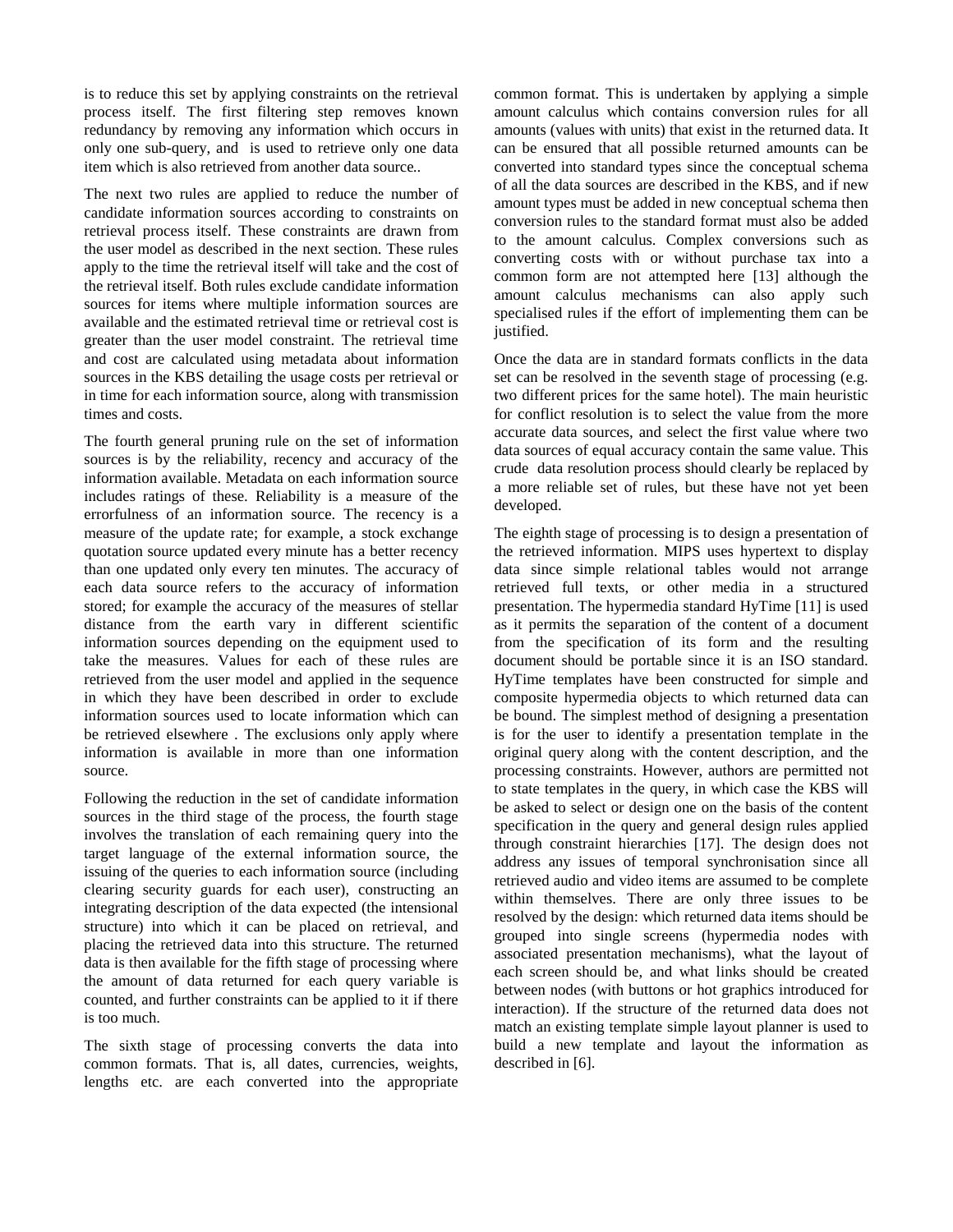The link creation task is resolved simple heuristics linking information about concepts to them, and child concepts in the query to their parents (as in Figure 3). This can then be divided into screens for each concept and then further divisions can be made if simple layout rules and conditions are breached. Richer link structures could be introduced with more heuristics such as :*Link concepts to all occurrences of the concept elsewhere in the existing web or the generated one.* However, such heuristics can generate considerable numbers of links which are not relevant to the user's task [14] so they have not been included at present until they can be controlled by the user model.





The query for Corfu shown above resulted in the retrieval of a text description of Corfu, an image, a title for the image, a map, a title for the map, a video with a title for the video, along with two places in Corfu itself (the old castle and the palace) and the same details for each of them including their names (whereas the name Corfu was already in the query). The resulting web is shown in Figure 4 where three nodes are created, each with some text and an image displayed on them and buttons to activate associated audio and video, and to move to an alternative representation as a map. The main node for Corfu also includes a menu of child nodes with two items in it. Each node includes a return button to go back to the previous node and a title showing the name. The presentation of the top node generated for Corfu in this example is shown in Figure 5. In the full demonstration there are 28 sites under the city on the scrolling menu, as well as 36 hotels with information about each of them and the facilities they offer.

## **USER MODELLING IN MIPS**

Following [9] (similar to [15]) the user modelling component consists of a an acquisition interface and a query interface. The acquisition interface allows the assertion of each query the user issues which is decomposed to state the concepts the user is interested in and the preferences the user states for media, processing constraints and presentation organisation in queries. The query interface allows the KBS to inquire about user preferences which apply at each of the processing stages described above in selecting the content of an expanded query, in selecting information sources for those queries, in applying processing constraints to restrict the set of data sources to be queried, and in the design of the presentation. Internally the user modelling component stores a model of the user in terms of the information acquired about the user through the acquisition interface, and in term of a set of user classes. Each class is associated with a set of macro-rules which define a user class, and are applied to the acquired information to determine if a class applies to that user. Once a user is allocated to a class, default values from that class may be used to answer queries of the user model about the user. These default values are derived from micro-rules within each user class which perform the mapping from the user class to the domain class, and the domain generalisations. Users can be assigned to multiple classes and multiple inheritance applies from the classes to an individual user model. Conflicts in domain properties arising from the application of multiple micro-rules are resolved by a simple priority mechanism between classes (the top left class overrides the bottom right on a graph of classes). Evaluation of user class assignment and default inheritance is delayed until query time since considerably more inferences can be drawn about a user than are needed by any single query to the user modelling component.

The method of constructing the user model is to list the options available as query answers and to interview domain (database and presentation design) experts as allocate user classes to each option; define macro rules to trigger assignment of users to each class; and then iteratively reduce the number of classes and macro rules where possible.

This process produces a small set of user classes with rules that determine which users should be allocate to each. The triggering macro-rules can be based on the content, presentation or processing constraints set by a user in a query, or by explicitly asking the user to complete a form when first using the system. For the demonstration domain of Greek tourism where the system is to be used in high street travel agencies, an informal survey suggested a limit of 6 questions should be imposed on this form to ensure completion by users without detracting from their impression of the usability of the system.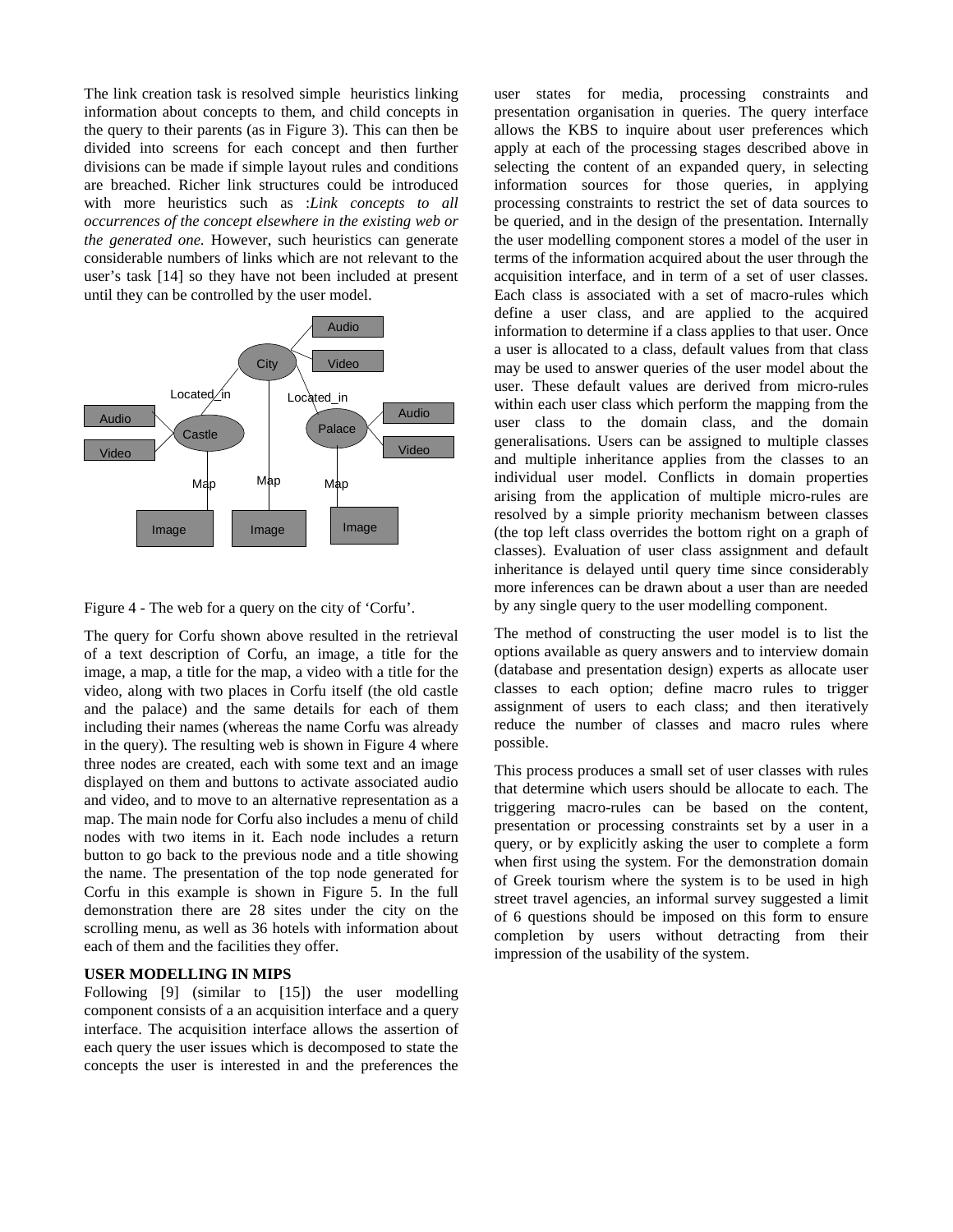

Figure 5 - A screen image for the top node of a web constructed in answer to a query about the city Corfu.

The user modelling component was provided with a programmer interface which shows a graph of the user class network (capturing the conflict resolution order), the macro-rules to trigger class allocation, and the contents of each class (as micro-rules or as copies of queries entered by users). No interface is provided to the end user to explicitly view the user model structure since this would add to the complexity of the system as they perceive it. However, the general query tool through which users enter queries could present current default values of several domain properties (e.g. processing constraint values, presentation options) which are obtained by querying the user modelling component.

The user modelling component can be called at any of the eight stages of information retrieval in order to tailor the retrieval to the user. In the first stage the query is expanded to produce an exhaustive list of candidate concepts to query. The user model can be asked to provide a limited list of links which should be inferred over to reduce this list. For example, may be very specific in their geographic preferences, so geographic proximity inferences should not be drawn. Either general semantic links or domain specific inference rules for query expansion can be excluded in this way. The most commonly used constraint is the natural language of the user which is often used to constrain text and audio media.

In the second stage of processing this list is mapped to the largest possible number of data sources. Again the user model can be called upon to prune this search by limiting the maximum number of data sources to be chosen.

In the third stage the set of data sources is reduced according to constraints of time, cost and reliability of data sources. The thresholds for all three of these are available from the user model.

In the fifth processing stage the amount of returned data is constrained if there is too much. The notion of too much data is entirely dependent on the user. For each media type

the user model stores a value for the maximum amount of data to be returned for each concept. This may limit the number of text documents to 10 (a common value used in text retrieval systems) or the number of videos to 3 (for continuous media we have tried both number and total duration as a limit and found number more important since the users can always select whether to play any one item).

The sixth stage of processing converts the data into common formats. Not all formats can be used as a common format since the amount calculus cannot convert every format into every other one. However, if the users explicitly mention any units in a query, the associated family (e.g. Imperial, Metric) can be adopted for presentation. Costs are displayed in the currency associated with the users natural language.

In the seventh stage of processing conflicting data are resolved on the basis of the reliability of data sources stored. Alternative criteria include the trusting of local over remote data sources, data sources from named service suppliers, or named data sources over all others. The rules for these preferences cannot be inferred from user queries, but must be explicitly entered by the user.

In the eighth stage of processing the presentation web is designed. The first set of options here are dependent on the users device and available display tools. MIPS can convert returned media into several formats for display depending on the available tools. The user can set preferences for the tool to use for each media type (in a similar way to WWW browsers).

A second option is the treatment used for absent information that was queried for by the user but there was not available data source for, or for which a data source was queried, but no data was returned. This can be ignored, explicitly reported as missing on a node of its own, or marked as missing in the planned presentation structure.

Although simple, the current design algorithm calls on the user model to resolve conflicts in several design rules ranging from the importance of one medium over another (based on the number of times a medium was asked for by the user) to ordering constraints when there are several nodes at the same level in the web which must be linked (based on the frequency in which concepts have been queried).

#### **CONCLUSION**

The purpose of the user model in an information retrieval system is usually to select data as being *like* other data requested. At the other extreme are user models proposed for the construction of multimedia displays which provide the user's intent to select between design plans [16]. The user model presented here is simple compared to the second since the design process itself is simpler. However, the model is used not only during presentation design, but also